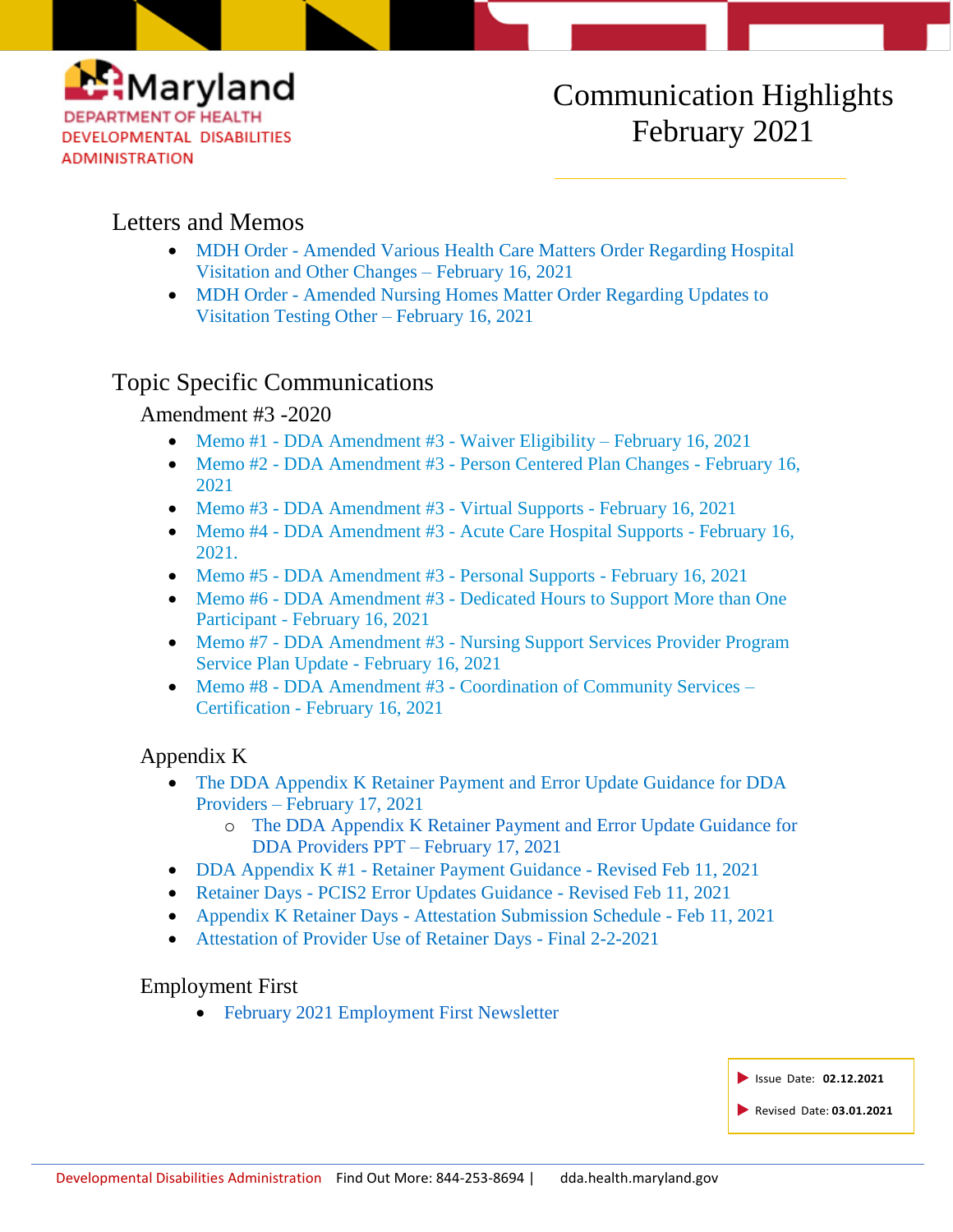

# Communication Highlights February 2021

## NCI Staff training

• [NCI Staff Stability Survey Results 2019 -](https://dda.health.maryland.gov/Documents/2019%20SSS%20General%20Announcement%20(002)210210_%20NCI%C2%A9%20Staff%20survey.pdf) February 10, 2020

## Person-Centered Planning

- [Instructions for DDA's SDS Budget Sheet -](https://dda.health.maryland.gov/Documents/Person-Centered%20Planning/2.5.21/Instructions%20for%20DDA%27s%20SDS%20Budget%20Sheet%202-5-2021%20-%20Final.pdf) Feb 5, 2021
- DDA [Self Directed Services Budget Sheet -](https://dda.health.maryland.gov/Documents/Person-Centered%20Planning/2.8.21/DDA%20-%20SDS%20Budget%20Sheet%20%202-5-2021%20Final.zip) Feb 5, 2021
- [Guidelines for Service Authorization and Provider Billing Documentation -](https://dda.health.maryland.gov/Documents/Person-Centered%20Planning/2.5.21/DDA%20-%20Service%20Authorization%20and%20Provider%20Billing%20Document%20-%20Revised%202-5-2021%20Final.pdf) Revised [Feb 5, 2021](https://dda.health.maryland.gov/Documents/Person-Centered%20Planning/2.5.21/DDA%20-%20Service%20Authorization%20and%20Provider%20Billing%20Document%20-%20Revised%202-5-2021%20Final.pdf)

### PolicyStat

- [Behavioral Support Services](https://dhmh.policystat.com/?lt=FGOOt-k9bPID7nabPPUk8c&next=%2Fpolicy%2F9287179%2Flatest%2F) February 26, 2021
- [Community Living—Enhanced Supports –](https://dhmh.policystat.com/?lt=FGOOt-k9bPID7nabPPUk8c&next=%2Fpolicy%2F9028061%2Flatest%2F) February 26, 2021
- [Provider Implementation Plan –](https://dhmh.policystat.com/?lt=FGOOt-k9bPID7nabPPUk8c&next=%2Fpolicy%2F9134136%2Flatest%2F) February 26, 2021
- [Refer a DDA Waiver Participant to Another HCBS Waiver Program –](https://dhmh.policystat.com/?lt=FGOOt-k9bPID7nabPPUk8c&next=%2Fpolicy%2F9346912%2Flatest%2F) February 26, [2021](https://dhmh.policystat.com/?lt=FGOOt-k9bPID7nabPPUk8c&next=%2Fpolicy%2F9346912%2Flatest%2F)
- [Residential Supports –](https://dhmh.policystat.com/?lt=FGOOt-k9bPID7nabPPUk8c&next=%2Fpolicy%2F9025244%2Flatest%2F) February 26, 2021
- [Shared Living—February 26, 2021](https://dhmh.policystat.com/?lt=FGOOt-k9bPID7nabPPUk8c&next=%2Fpolicy%2F9026663%2Flatest%2F)
- [Supported Living—February 26, 2021](https://dhmh.policystat.com/?lt=FGOOt-k9bPID7nabPPUk8c&next=%2Fpolicy%2F9025798%2Flatest%2F)
- [Meaningful Day Services Policy –](https://dhmh.policystat.com/policy/8337867/latest/) Revised
- [Personal Supports Policy –Revised February 20, 2021](https://dhmh.policystat.com/?lt=FGOOt-k9bPID7nabPPUk8c&next=%2Fpolicy%2F8452079%2Flatest%2F)

### Self-Direction

- [The Self-Directed Budget Demonstration –](https://youtu.be/37uH5Vd_zic) February 18, 2021
	- o [The Self-Directed Budget Demonstration PPT–](https://dda.health.maryland.gov/Documents/Self-Directed%20Services%20Guidance,%20Forms,%20and,%20Webinars/2.19.21/Slides%20for%20DDA%20SD%20Budget%20Sheet%20Demo.pdf) February 18, 2021
	- o [Jane Doe Budget Sheet –](https://dda.health.maryland.gov/Documents/Self-Directed%20Services%20Guidance,%20Forms,%20and,%20Webinars/2.19.21/Jane%20Doe%20Budget%20Sheet%20%20Feb%2018,.pdf) February 18, 2021
- [Self-Directed Services –](https://dda.health.maryland.gov/Pages/Self-Determination.aspx) February 17, 2021
- DDA Self-Directed Services Reasonable and Customary Rates Feb 11, 2021
- [Self-Directed Services A Handbook for People with Developmental Disabilities Who](http://r20.rs6.net/tn.jsp?f=001aW8fKTyLYvLXXKz9GggBcNjJvJEc-p0bs4FoeFZ8ZTkWi9Q0WCvxWp9sABaBN0n5Es36aoM5Bao8iNI1YMvbmQG23AGhuFnbmOCLv7zbQBBJQbUZJ1Lbf1EvZiuLC8HMtWNcjHCibLTqCxFVLzTeW4KQPzjQMux8Im28A-hL_8vSyvV5MwAk_WcqSlFdQYfbtYdeIu-gF3SdtDm8btN9rZOHTBb0uQgQCN_dFs9_nECtO-3C-MRHVEFq2UKqInkWPvHCXCXFG6e69phGAuGPr9QrsAb1HOkdsT3Bjr5Uje2qW4GW62jils3artGw2zb6cXBLWLnWwKf55txNTwyf_Ey6mVsJgvN-rxuIA7R6d4FX3YGDR9f8BuTl2CJOswTa9ezwA3_o7NE7tACrIbWSgQ==&c=Xo4DZ9rT9AIeF2igc0hcXhll0puDgjCHrVik1B6ZL0c04w4qmmvE9A==&ch=7oTljhgbkMusL0XPOxcM3-yoxtQdoMqmZFzJJhEAfjYC_M2spDtT7Q==)  [Are Interested in Directing their DDA Services in Maryland -](http://r20.rs6.net/tn.jsp?f=001aW8fKTyLYvLXXKz9GggBcNjJvJEc-p0bs4FoeFZ8ZTkWi9Q0WCvxWp9sABaBN0n5Es36aoM5Bao8iNI1YMvbmQG23AGhuFnbmOCLv7zbQBBJQbUZJ1Lbf1EvZiuLC8HMtWNcjHCibLTqCxFVLzTeW4KQPzjQMux8Im28A-hL_8vSyvV5MwAk_WcqSlFdQYfbtYdeIu-gF3SdtDm8btN9rZOHTBb0uQgQCN_dFs9_nECtO-3C-MRHVEFq2UKqInkWPvHCXCXFG6e69phGAuGPr9QrsAb1HOkdsT3Bjr5Uje2qW4GW62jils3artGw2zb6cXBLWLnWwKf55txNTwyf_Ey6mVsJgvN-rxuIA7R6d4FX3YGDR9f8BuTl2CJOswTa9ezwA3_o7NE7tACrIbWSgQ==&c=Xo4DZ9rT9AIeF2igc0hcXhll0puDgjCHrVik1B6ZL0c04w4qmmvE9A==&ch=7oTljhgbkMusL0XPOxcM3-yoxtQdoMqmZFzJJhEAfjYC_M2spDtT7Q==) Feb 10, 2021
- [DDA Self-Directed Services Budget Sheet -](http://r20.rs6.net/tn.jsp?f=001aW8fKTyLYvLXXKz9GggBcNjJvJEc-p0bs4FoeFZ8ZTkWi9Q0WCvxWp9sABaBN0n5WAAkbttwDrN_ydDtafABZ0-azp_KG9i2nU_-kkamGNUNsLuKV35f0tvgDa6vqugv7UPRpSd8CuxiYunvOKWA4euqLj1SSbIfVmyibnzkqTxKqcI5GEqsBilJXDk7S_ANLSTWZVSm75PGPzLqGAyhR_o17jA7OyitkgQs7_6P7rX0FqQ1zih5-o5rAApL8cBU2UtjUtmUPYKCpSqZG4ye-Zq_yFxvisefiGwI6CMiIQ4fsIs4VJJLbLm9NIPjKWM3&c=Xo4DZ9rT9AIeF2igc0hcXhll0puDgjCHrVik1B6ZL0c04w4qmmvE9A==&ch=7oTljhgbkMusL0XPOxcM3-yoxtQdoMqmZFzJJhEAfjYC_M2spDtT7Q==) Feb 5, 2021
- [Instructions for DDA's SDS Budget Sheet -](http://r20.rs6.net/tn.jsp?f=001aW8fKTyLYvLXXKz9GggBcNjJvJEc-p0bs4FoeFZ8ZTkWi9Q0WCvxWp9sABaBN0n5SzeAs7dhq1oXn6i0hnZZkKctl98JbqIJUv4e_MYOelmPQQKqbKdYybe51Fr8ft9OiAD3DGLWe7xPdHu-Eq-DEtOuX__0VhMJzqyPqbgXi0oadeRhF79c3oPEk27p3CdpJBNboTU8-KPnyhrdgWre3DJviyVR4iByNxmXkNafSrbFFQts5AVrv-FzdOY_hrmrZJ4PIiLgksfMzjTWb-fsxlfQkXdWqS6xLV_odMhqvfeyCd81n3woEpQN12VrhY78CKtUda8RYLEkCdodBbFNJd7pQVlXZxOj&c=Xo4DZ9rT9AIeF2igc0hcXhll0puDgjCHrVik1B6ZL0c04w4qmmvE9A==&ch=7oTljhgbkMusL0XPOxcM3-yoxtQdoMqmZFzJJhEAfjYC_M2spDtT7Q==) Feb 5, 2021
- [DDA Support Broker List](http://r20.rs6.net/tn.jsp?f=001aW8fKTyLYvLXXKz9GggBcNjJvJEc-p0bs4FoeFZ8ZTkWi9Q0WCvxWp9sABaBN0n51-c9eQeYbm1MdiDjsq2lKIGr_gcdgfA15xmttSytB-3RzOktskuWEW5qSYLDZRORmxDTf3goI2Y5-9DL8zty8SqnmZF7BAjS7V0KbIUp9sC8_-cmuV7Hw3nuIvTRsZXqwDaDYQGSgNbTrzwk6mr695zRfRVsS5k8BieXY-T67C2Q6_zAwfcjlbt0I1bQ3Gf0kX6Fp5Rpyk1de4jpmlp28T06Eg1tgP7kjr5Kr05A3ti-DFYlxhu-Xv_vMgQYoL2LfUcyZaisOgmS1MXv5VPwT9SW0W-XUdWWW73zCWNz1ImTLOlmS1J7sg==&c=Xo4DZ9rT9AIeF2igc0hcXhll0puDgjCHrVik1B6ZL0c04w4qmmvE9A==&ch=7oTljhgbkMusL0XPOxcM3-yoxtQdoMqmZFzJJhEAfjYC_M2spDtT7Q==)

| Simple 18 Issue Date: 02.12.2021 |
|----------------------------------|
| Revised Date: 03.01.2021         |